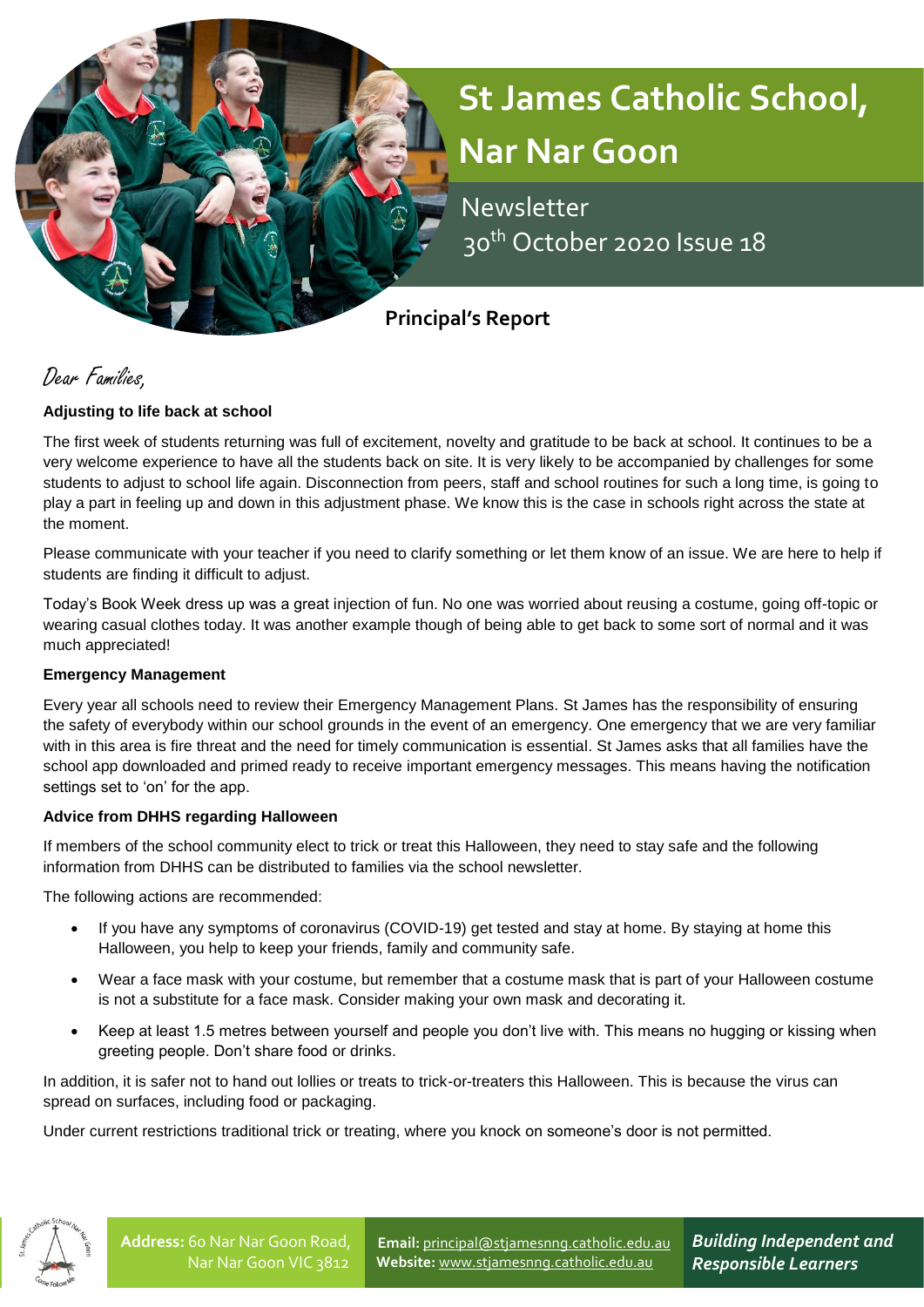# **Principal's Report Continued**

If you can't resist handing out lollies this year you can do so by having candy available outside of your home.

- Don't use communal bowls for lollies or treats. Putting lollies in a shared bowl will mean everyone is touching the same food and surfaces which isn't safe.
- Instead, put individually wrapped lollies or treats in bags for non-contact collection.
- Place bags on your fence, at your front gate or outside your home for collection.
- Wash your hands with soap and water for at least 20 seconds before preparing the bags or individually wrapped lollies or treats.

Further information on how to stay safe this Halloween is available on the DHHS website.

# **Andy McDermott**

# **Principal**

# **COVID Health and Safety**

DOSCEL has advised temperature tests on the students are no longer required when they enter the school grounds, however, the following still remains in place.

- If your child is experiencing signs or symptoms of coronavirus (COVID-19), they must not attend school until their symptoms resolve and appropriate medical advice is obtained.
- This includes even mild symptoms of COVID-19.
- The symptoms to watch out for are:
	- o Fever
	- o Chills or sweats
	- o Cough
	- o Sore throat
	- o Shortness of breath
	- o Runny nose
	- o Loss of sense of smell
- Upon arrival at school or during the day, if your child becomes unwell, you will be contacted and required to come and collect your child.
- If student who are being tested for COVID-19 have siblings, who attend a school managed and operated by the Diocese of Sale Catholic Education Limited (DOSCEL), then the siblings should also remain at home until a negative test result is provided for the student awaiting test results.
- Every student must have their own drink bottle as the bubble taps are switched off.
- Birthdays we are happy to acknowledge and celebrate your child's birthday in the classroom, however as previously stated, due to COVID, children cannot bring chocolate, lollies etc. to share for their birthday.
- Communication with teaching staff is via email or phone as we are unable to have parents on-site.
- Until further notice, we will bring the students to the gate at 3.20pm to allow more time to distribute students to parents in the pickup lane.

# **St James Prayer**

Lord our Guiding Light,

Let us follow in the footsteps of St James with shell in hand May the Spirit guide us to show love, peace and forgiveness Come follow me Help us to strive to do our best in all the learning we do

We pray for wisdom with God's creation to care for all living things

- Come follow me
- Help us to be a friend, like St James was to Jesus

Bless our families, friends and community

Guide our community to nurture and grow in faith

Come follow me

#### Amen

# **Advisory Committee**

Committee members for 2020 are:

### **Executive Officials:**

Andrew McDermott and Fr Peter Kooloos

#### **Chairperson:** Gehan Dedigama

#### **Committee Members:**

| Ryan Lawlor     | Tory Parker (Secretary) |
|-----------------|-------------------------|
| Justine Langley | Liz Cunningham          |
| Steph Katta     |                         |

# **Parents and Friends**

Committee Members for 2020 are:

| President                                | Meagan Rogers   |
|------------------------------------------|-----------------|
| Secretary                                | Karen Lawlor    |
| Treasurer                                | Emma Spoard     |
| Monday Lunches                           | Donna Reilly    |
| <b>Advisory Committee Representative</b> | Justine Langley |
|                                          |                 |



**Address:** 60 Nar Nar Goon Road, Nar Nar Goon VIC 3812

**Email:** [principal@stjamesnng.catholic.edu.au](mailto:principal@stjamesnng.catholic.edu.au) **Website:** [www.stjamesnng.catholic.edu.au](http://www.stjamesnng.catholic.edu.au/)

*Building Independent and Responsible Learners*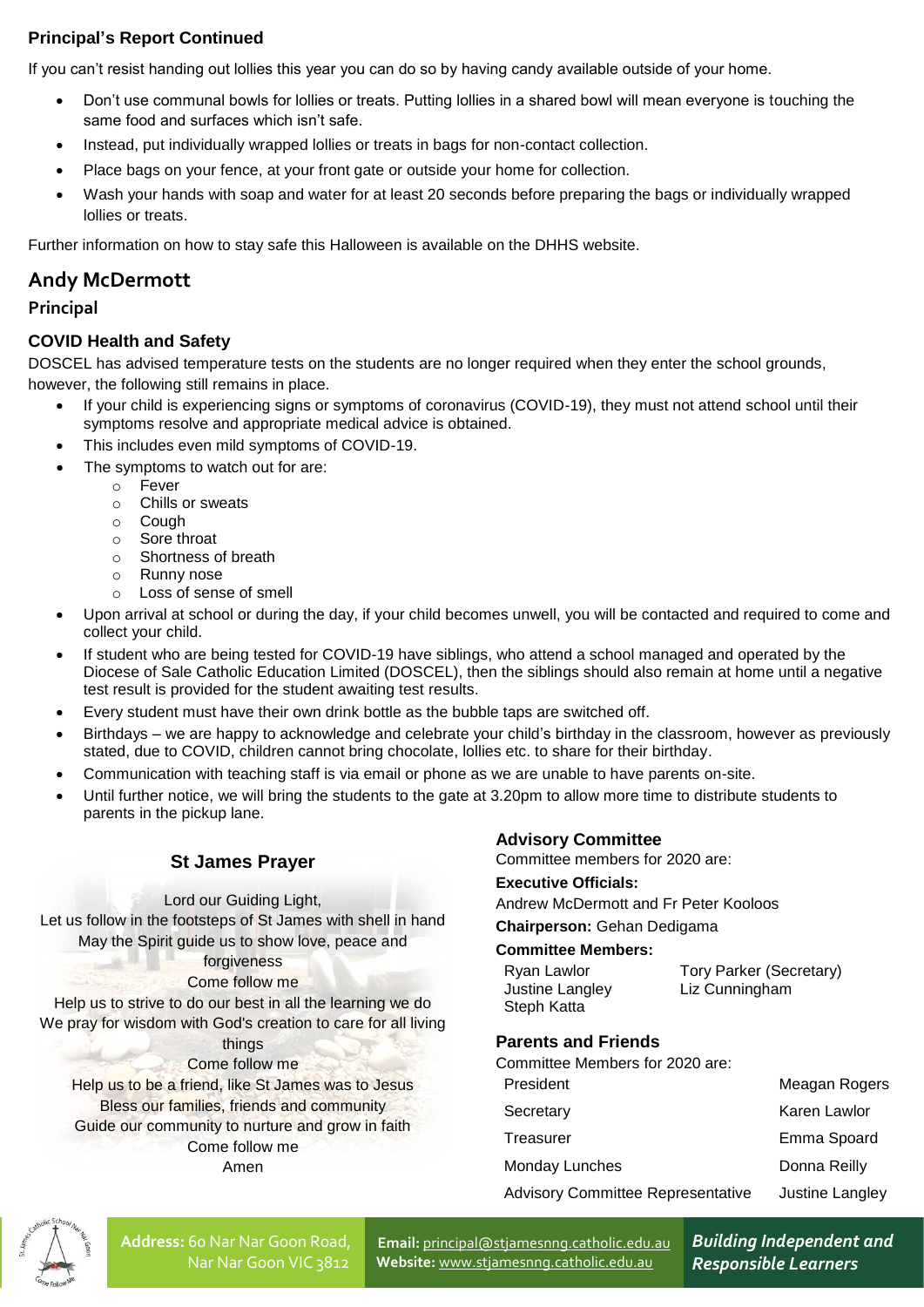# **Classroom News**

# **Foundation/One**

Foundation and Year 1 students have started learning about Narratives. Students have retold the story of The Three Little Pigs and Goldilocks and the Three Bears. Students have done a fantastic job writing these narratives in their own words. In maths, we have been revising place value using MAB Blocks and number between 1-20.

Students were asked to reflect on what they have enjoyed the most in their learning over the last couple of weeks.

- I enjoyed writing this week. I enjoyed writing our letters and about Goldilocks Billy
- I liked learning new words and practising my spelling when writing. Amelia
- I enjoyed doing maths, using MAB blocks to make up numbers and doing craft activities Holly
- I have enjoyed retelling the story of Goldilocks and the Three Bears. -Jasmine
- I liked spelling, I can spell car. C-A-R Aanya
- I have enjoyed using challenging words in my writing. I have liked using adjectives in my story. -Georgie
- I really enjoyed when we did reading. I get to talk to other people about the stories because I really enjoy telling people stories - Raiden
- I liked doing maths because we get to do numbers and I'm good at those Rydah
- I liked packing up to see how quickly we could do it and to see if we can get a prize for being quick Kobie

### **Year Two/Three GB**

Every year, the Friends of Doveton Library in conjunction with the Casey Cardinia Library Corporation hold a Short Story and Poetry Competition. This year despite the period of remote learning, we had a number of students take the time to enter their work into this competition.

It was very exciting to receive news that Imelda was awarded 3rd place in the 8-11 year old poetry competition. Not a bad effort for someone who still has another 3 years in the younger age category. Well done Imelda. This is a fantastic effort and we are very proud of your hard work and achievement. You can read Imelda's prize winning poem below:

#### **Ghost of the Forest** By Imelda 2/3GB

I live with my mum and siblings, She teaches u everything we need to know. I look cute and cuddly, Like a ball of fluff. I don't stay that way for long. Small head with strong jaws, Emerald green eyes. By the age of two I live on my own. We love the water. Hot and humid forests. We're happy on the ground, But we eat up high. It is also where I like to rest. Hide and seek is my favourite game, You won't hear me coming Until it's too late. I'm always hungry when you're asleep. I blend in with the shadows, You won't see me coming. I'm the ghost of the forest. My relatives and I are losing our homes. Man hunts me for my fur. You are my predator.

### **Year 2/3JK**

- o Joshua I am feeling really great to see all of my friends. We have been learning about living and non living things. I like living things better because they move and don't stink.
- o Holly We have been learning about vertebrate and invertebrate. Invertebrates don't have backbones and vertebrates have backbones. 75% of the world is invertebrates.
- o Jackson I like being able to do all our timetables. I am working on my 3's at the moment.
- o Elizabeth I have liked working on our religion. We have been learning about the beatitudes and the Trinity. TRI means 3, that represents the father, the son and the holy spirit.
- o Ruby I have been practicing my 2, 5, 11 and 12 timetables in Math.
- o Antonio I like playing hit the button to practice my timetables. We have been writing our scores on the window to see if we can beat Mrs. Kennedy.